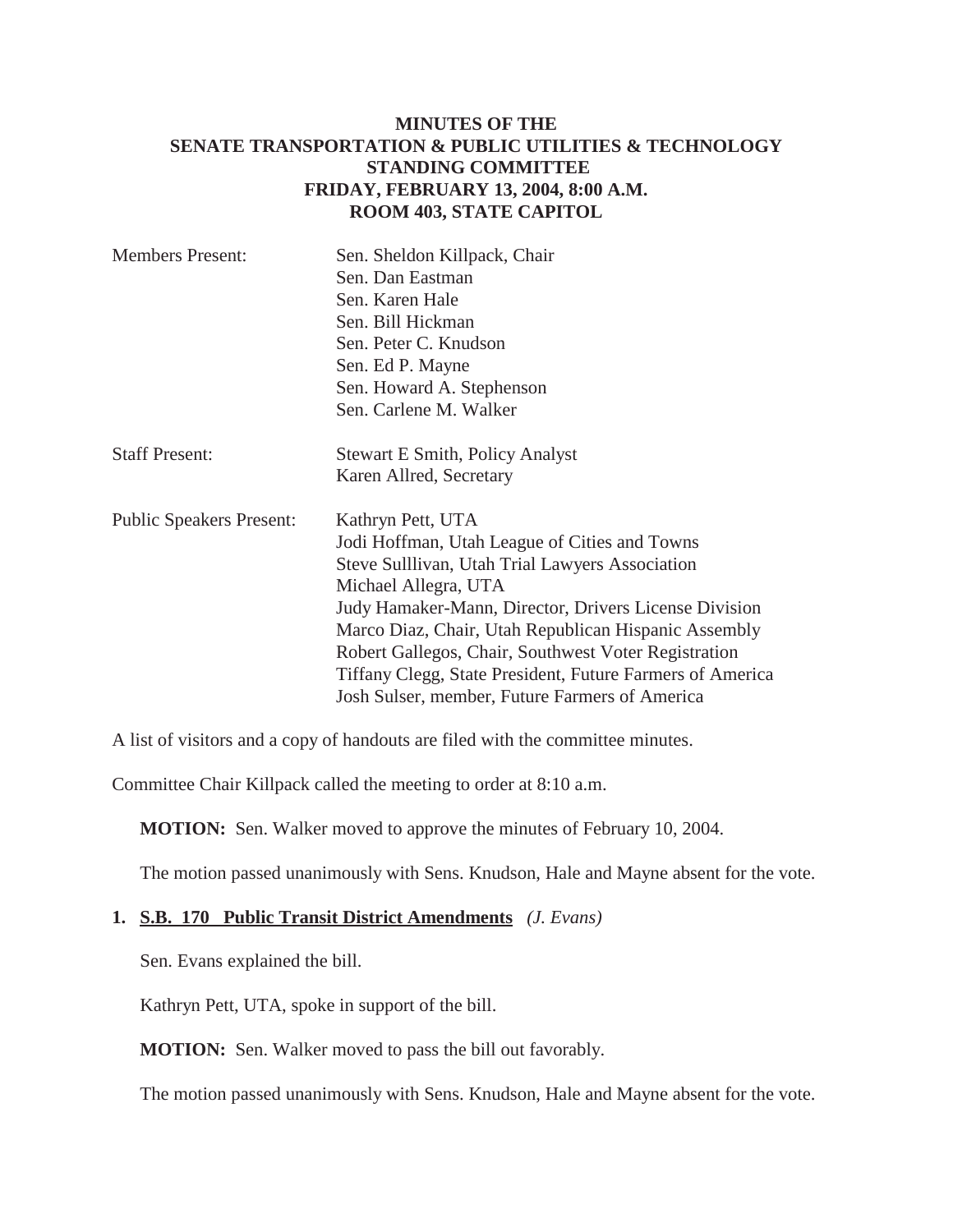### **2. S.B. 232 Standard of Care for Emergency Vehicle Drivers** *(L. Blackkham)*

Sen. Blackham explained the bill.

Jodi Hoffman, Utah League of Cities and Towns, and Steve Sullivan, Utah Trial Lawyers Association, spoke in support of the bill.

**MOTION:** Sen. Hale moved to pass the bill out favorably.

The motion passed unanimously with Sen. Mayne absent for the vote.

#### **3. S.B. 223 Transportation Construction Amendments** *(D.* Eastman)

Sen. Eastman explained the bill and the following amendments were distributed:

- *1. Page 1, Lines 18 through 22:*
	- 18 **[[** < **repeals the estimated \$50,000,000 transportation project cost threshold for a**
	- **19 transportation agency to award a design-build contract; ]]**
	- 20 < provides that **[[ certain transportation agencies ]] a public transit district that has more than 200,000 people residing within its boundaries** 
		- $\bullet$  may award design-build transportation
	- 21 project contracts for any transportation project by following certain requirements;
	- 22 and

 $\bullet$  shall pass ordinances or a resolution establishing requirements for the **procurement of design-build contracts; and** 

- *2. Page 7, Lines 184 through 186:*
	- 184 **[[ [ ]] (2) Except as provided in Subsection (3), a transportation agency may award a**
	- **185 design-build transportation project contract for any transportation project that has an estimated**
	- **186** cost of at least \$50,000,000 by following the requirements of this section.  $[[\cdot \cdot \cdot]]$
- *3. Page 7, Lines 187 through 193:*
	- 187 **[[+]] (3) (a) The Department of Transportation**  $[[\frac{1}{may}]]$  :  $[[+]]$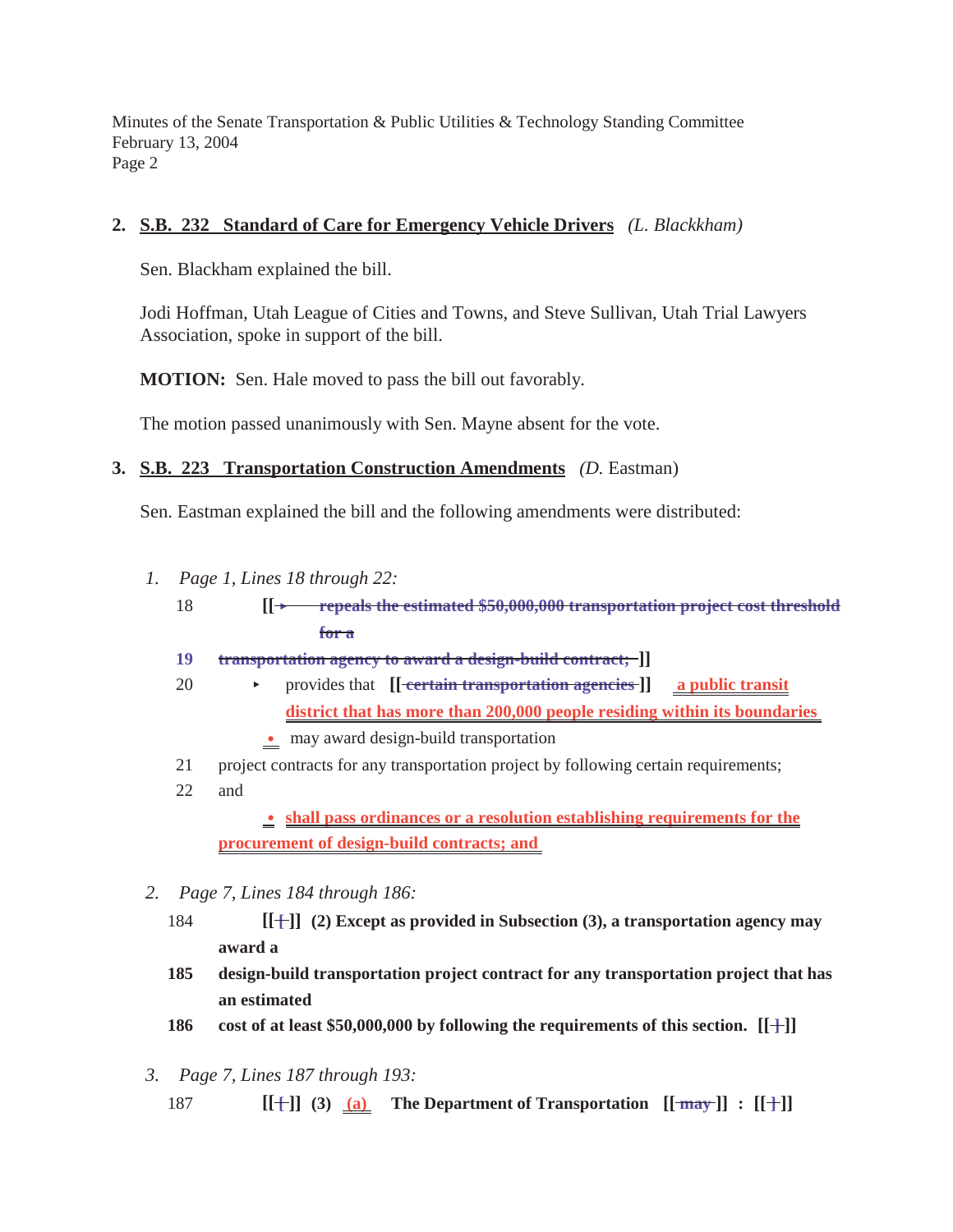- 188  $\left[ \left[ \frac{-2}{2} \right]$  **A transportation agency may:**  $\left[ \right]$
- 189 **[[ (a) ]] (i) may** award a design-build transportation project contract for any transportation project
- 190 by following the requirements of this section; and
- 191 **[[ (b) ]] (ii) shall** make rules, by following the procedures and requirements of Title 63, Chapter 46a,
- 192 Utah Administrative Rulemaking Act, establishing requirements for the procurement of its
- 193 design-build transportation project contracts in addition to those required by this section.  **(b) A public transit district that has more than 200,000 people residing within its boundaries:**

**(i) may award a design-build transportation project contract for any transportation project by following the requirements of this section; and**

**(ii) shall pass ordinances or a resolution establishing requirements for the procurement of its design-build transportation project contracts in addition to those required by this section.**

**(c) A design-build transportation project contract authorized under this Subsection (3) is not subject to the estimated cost threshold under Subsection (2).** 

- *4. Page 7, Line 194:*
	- 194  $[[+]]$  (4)  $[[+]]$   $[[+3]+]$  (a) Before entering a design-build transportation project contract, a
- *5. Page 7, Line 208:*

208 **[[+]] (5)**  $[[+]]$  **[[+1]**  $[[(4)]$  (a) The transportation agency shall:

- *6. Page 8, Line 215:*
	- 215 **[[+]] (6) [[+]]** [[<del>(5)</del>]] The transportation agency shall issue a request for proposals to those qualified
- *7. Page 8, Line 235:*
	- 235 **[[+]] (7)**  $[[+]]$   $[[+0)-]]$  The transportation agency shall: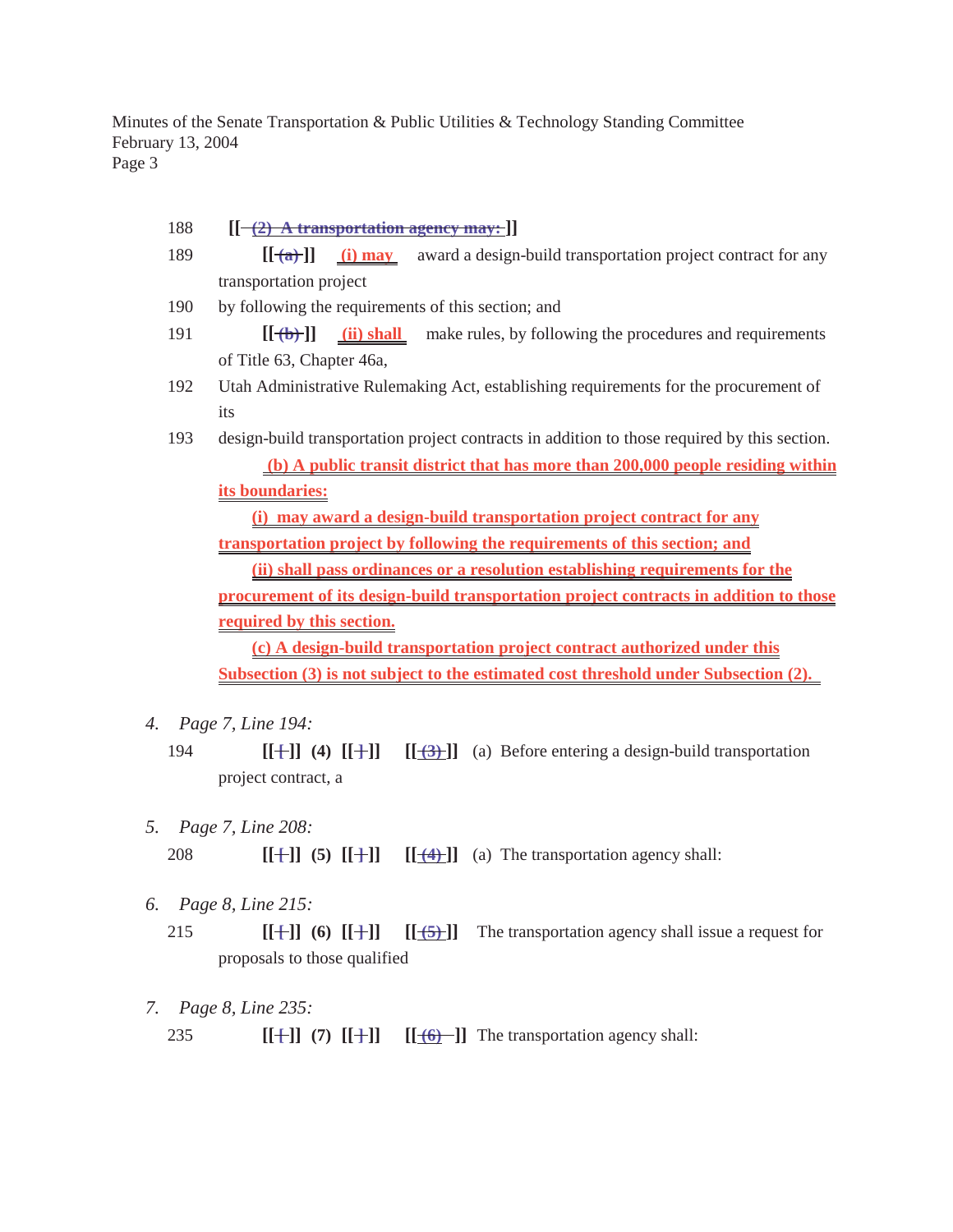**MOTION:** Sen. Hickman moved to adopt the amendments.

The motion passed unanimously with Sen. Mayne absent for the vote.

Michael Allegra, UTA, spoke in support of the bill.

**MOTION:** Sen. Hale moved to pass the bill out favorably as amended.

The motion passed unanimously.

# **4. S.B. 242 Undocumented Workers Driver License Revision** *(J. Hickman)*

Sen. Hickman explained the bill.

Judy Hamaker-Mann, Dir., DLD; Marco Diaz, Chair, Utah Republican Hispanic Assembly; and Robert Gallegos, Chair, Southwest Voter Registration; spoke in opposition to the bill.

**MOTION:** Sen. Mayne moved to go to the next item on the agenda.

The motion passed unanimously.

# **5. S.B. 241 Future Farmers of America Special License Plate** *(B. Evans)*

Sen. Evans explained the bill.

Tiffany Clegg, State President, Future Farmers of America, and Josh Sulser, Future Farmers of America member spoke in support of the bill.

**MOTION:** Sen. Walker moved to pass the bill out favorably.

The motion passed unanimously with Sens. Hickman, Stephenson and Hale absent for the vote.

**MOTION:** Sen. Eastman moved to adjourn.

The motion passed unanimously.

Chair Killpack adjourned the meeting at 9:40 a.m.